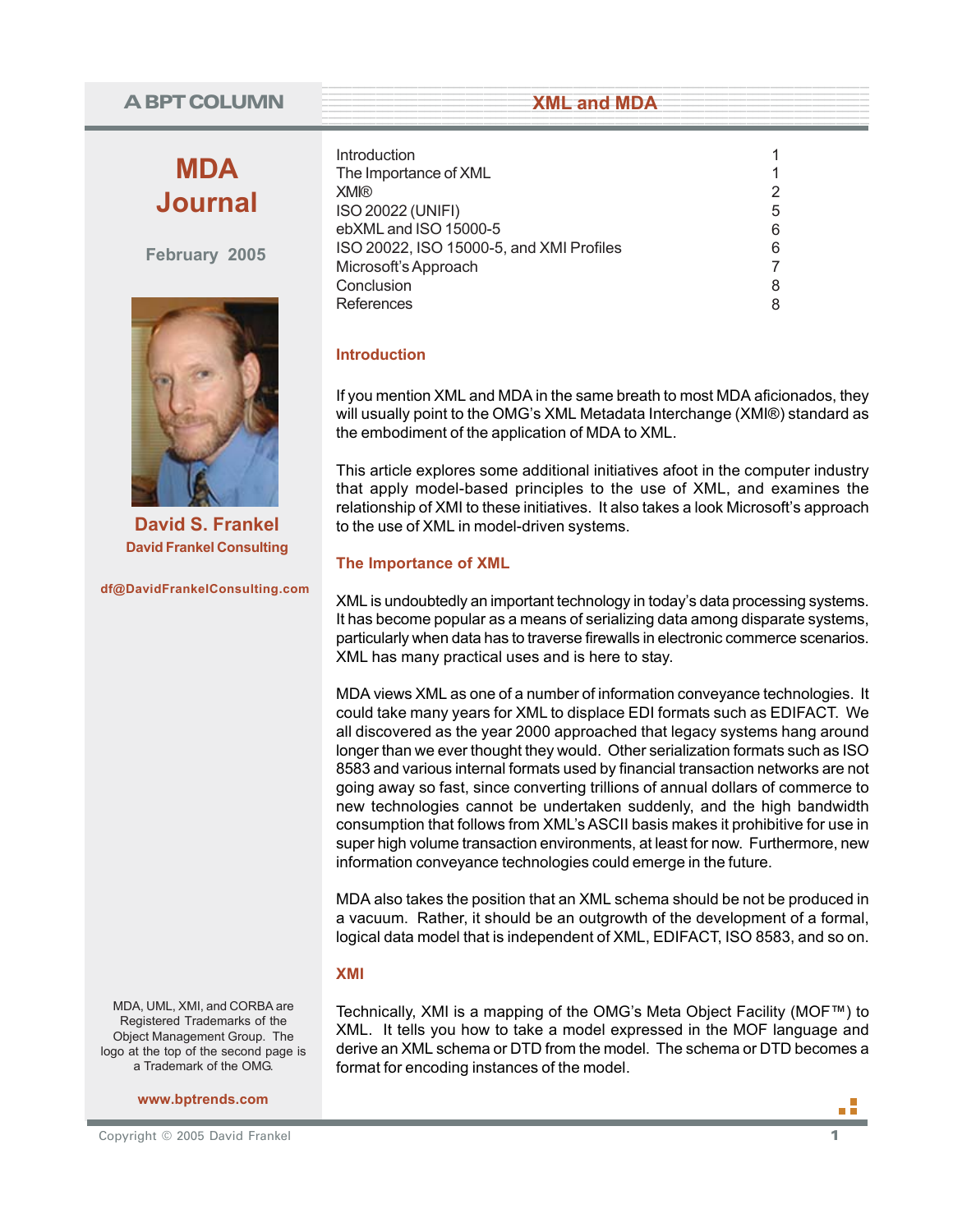The MOF language is a subset of UML, and it is used as language for defining metamodels. In essence, therefore, MOF metamodels are UML class models. Pragmatically speaking, therefore, the XMI rules can be applied to derive an XML schema from a UML class model, as long as the UML class model doesn't use a few class modeling constructs that MOF doesn't support.

For example, if suppose we create a UML class model of the entities in a bank, with the classes Account, Customer, and so on. When we apply XMI to the model we produce an XML schema or DTD (the engineer can choose which one) that serves as a format for encoding instances of Account, Customer, and so on in XML documents.

Early versions of XMI produced rather verbose XML. Furthermore, the first major use of XMI was to apply it to the UML 1.x metamodel to produce an XML DTD for exchanging UML models. The UML 1.x metamodel was large and had a lot of unnecessary cross dependencies. Therefore, the XMI DTD resulting from the application of the XMI translation rules was large and had a lot of unnecessary cross dependencies, and the overall verboseness mentioned above exacerbated the messiness of the XMI DTD for UML.

Also, the popularity of UML led many people to the mistaken impression that XMI was nothing more than an XML DTD designed for exchanging UML models. They did not realize that XMI was a mapping that, in this particular case, had been applied to the UML metamodel.

Furthermore, the early versions of XMI offered a one-size-fits all mapping. The rules were inflexible. Consider, for example, the mapping to XML of an attribute in the class model. There are basically two ways to do it. One way is to map the containing class (i.e. the class that contains the attribute) to an XML element, and map the class attribute to an XML attribute of the XML element. The other way maps the class to an XML element in the same fashion, but maps the class attribute to another XML element that is nested within the XML element that corresponds to the class. There are pros and cons for each way, which I do not wish to explore here. The point is that forcing everyone to adopt one and only of these approaches in all cases proved too inflexible to be sold to industry.

As a result, XMI 2.0 is a parameterized mapping. There are a host of options, each of which has as default that an XML engineer can override. Table 1 and Table 2 are reproduced, with permission of the Object Management Group, from the XMI 2.0 specification;<sup>1</sup> they list all of the parameters and their defaults. The specification also contains detailed explanations of each of the parameters.

XMI 2.0 is an important part of the increasingly pervasive Eclipse ecosystem. Eclipse implements only the default values of the XMI mapping parameters. But the XMI specification itself has this flexibility. It is only a matter of time before the dynamic Eclipse community produces an implementation of the parameterization.

This is where XMI stands today. We shall return to the subject of XMI after looking at some of the other model-driven XML initiatives.

пñ

<sup>&</sup>lt;sup>1</sup>Table 1 and Table 2 are copyrighted by the Object Management Group (OMG). (c) 2003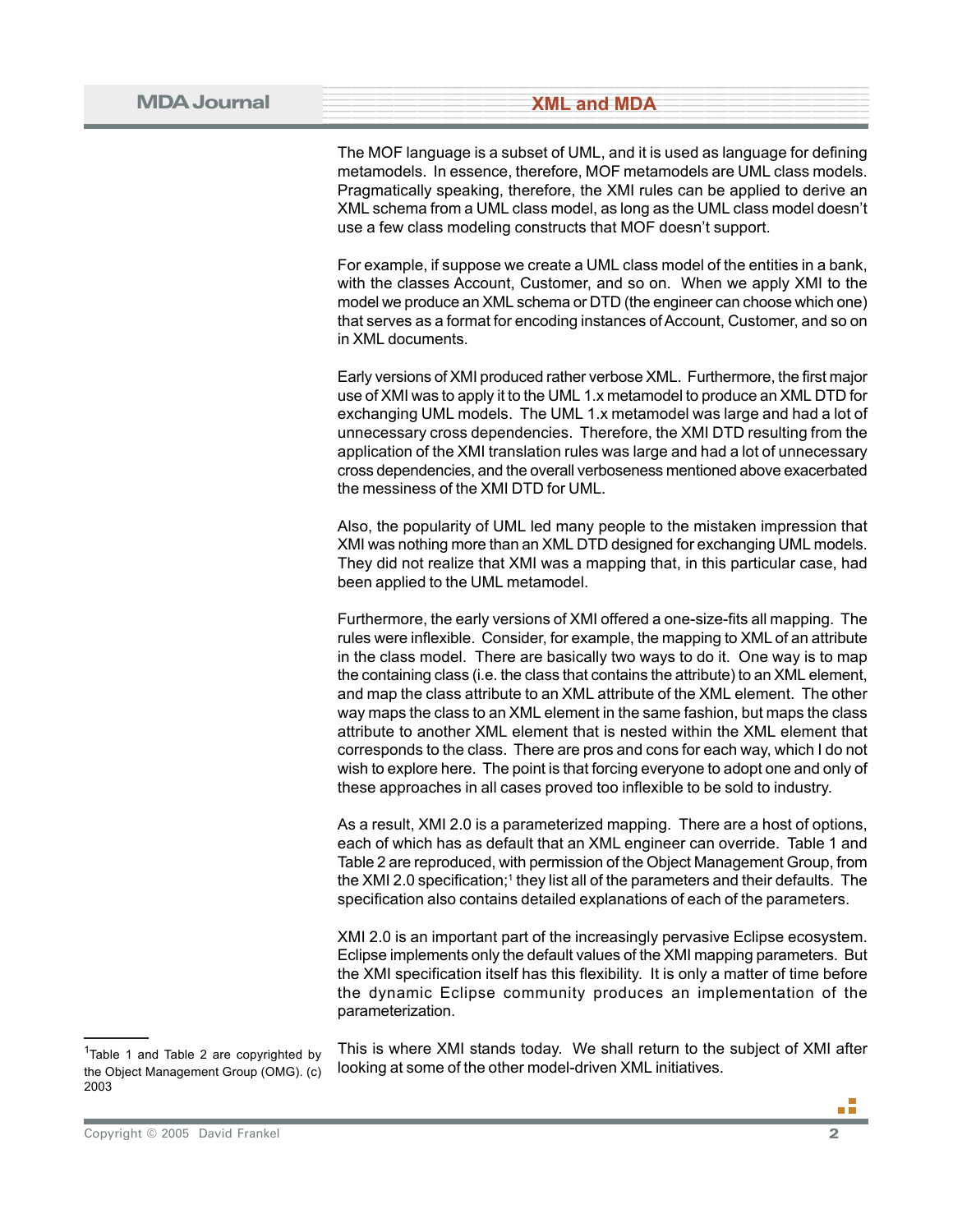## **MDA Journal**

**Example 2018 STATE STATE AND ARRANGEMENT AND ARRANGEMENT AND ARRANGEMENT AND ARRANGEMENT AND ARRANGEMENT AND A** 

| <b>Tag Name</b>        | Value Type | Default value | Description                                                                                                                                                                                      |  |  |
|------------------------|------------|---------------|--------------------------------------------------------------------------------------------------------------------------------------------------------------------------------------------------|--|--|
| Naming tags            |            |               |                                                                                                                                                                                                  |  |  |
| xmiName                | string     | nil           | Provides an alternate name from the MOF name for<br>writing to XMI. Useful in cases where the MOF name<br>has characters that conflict with XML. This value is<br>used rather than the MOF name. |  |  |
| idName                 | string     | xmi:id        | The value is the name of the id attribute.                                                                                                                                                       |  |  |
| nsURI                  | string     | nil           | The namespace URI of the MOF package.                                                                                                                                                            |  |  |
| nsPrefix               | string     | nil           | The namespace prefix of the MOF package; this is<br>used in schemas. (Any legal XML prefix may be used<br>in documents.)                                                                         |  |  |
| <b>XML</b> Syntax tags |            |               |                                                                                                                                                                                                  |  |  |
| serialize              | boolean    | true          | If false, suppresses serialization of the MOF<br>construct. Typically applied to derived features.                                                                                               |  |  |
| attribute              | boolean    | false         | If true, serializes the MOF construct as an XML<br>attribute.                                                                                                                                    |  |  |
| element                | boolean    | false         | If true, serializes the MOF construct as an XML<br>element.                                                                                                                                      |  |  |
| remoteOnly             | boolean    | false         | If set on one end of a bidirectional relationship, only<br>serializes that end if it is remote.                                                                                                  |  |  |
| href                   | boolean    | false         | If true, use the href attribute rather than the idref<br>attribute for links within a document.                                                                                                  |  |  |
| Ordering               |            |               |                                                                                                                                                                                                  |  |  |
| superClassFirst        | boolean    | false         | If true, serialize the super class content first.                                                                                                                                                |  |  |
| ordered                | boolean    | false         | If true, serialize object content in the order it is<br>defined in a MOF metamodel.                                                                                                              |  |  |

#### **Table 1: XMI Mapping Parameters, Part 1**

#### **ISO 20022 (UNIFI)**

The ISO 20022 standard, named the *UNIversal Financial Industry message* scheme (UNIFI)<sup>2</sup>, was created by TC68, ISO's technical committee for financial services. SWIFT, the organization that manages standards and a network used globally for cross border electronic communication among financial institutions, has been a major driver of this new standard.

ISO 20022 defines a UML-based methodology for modeling business transactions, message flows, and messages, and defines a set of rules for deriving XML schemas from the UML models.

SWIFT is also active, along with some of the world's major banks, in the *International Standards Team (IST) Harmonization Group3* , which is using ISO 20022's UML modeling approach and UML-to-XML mapping rules to produce XML schemas for next generation electronic payment systems. The banks active in this group include ABN AMRO, Bank of America, Citibank, Deutsche

пñ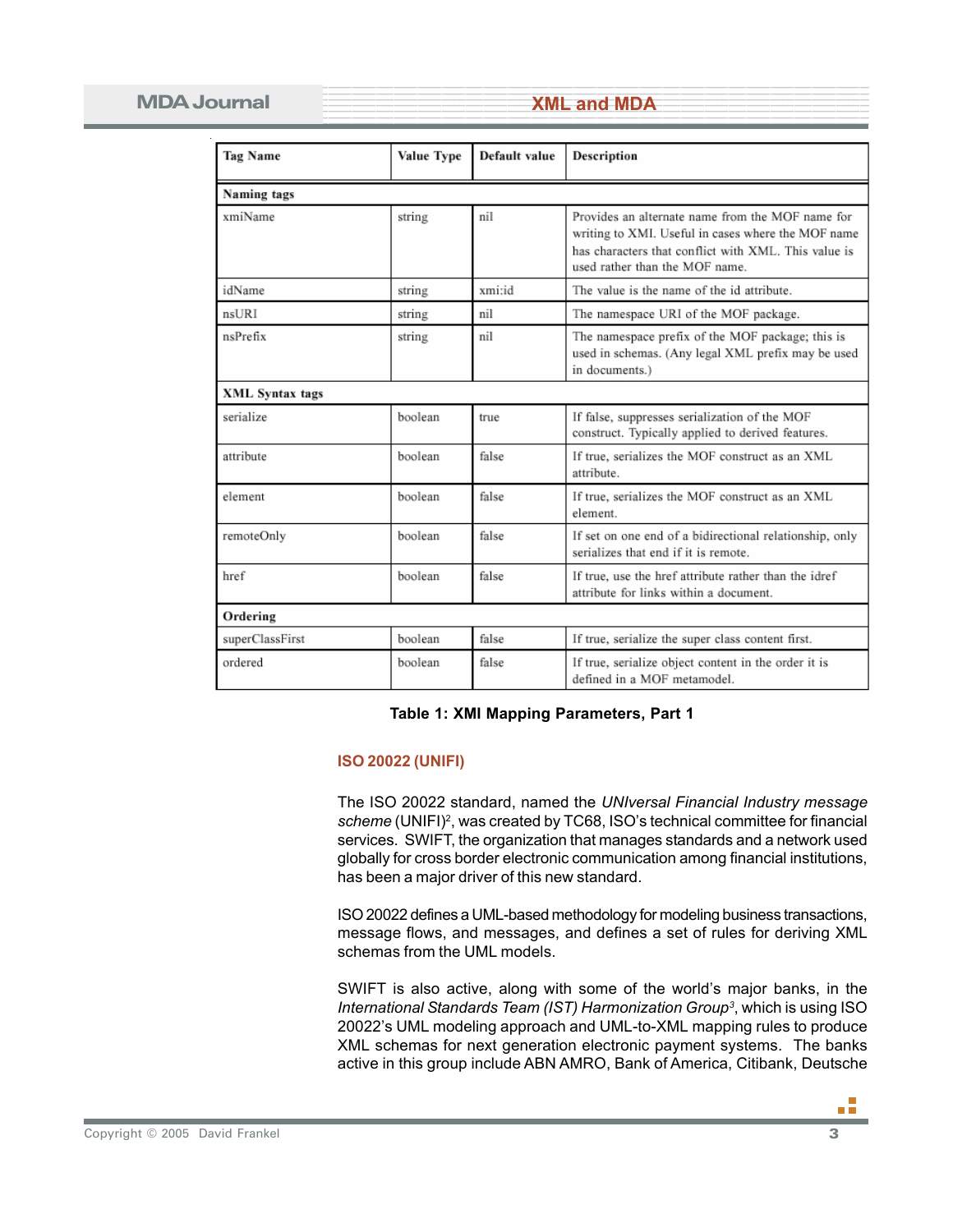| <b>Tag Name</b>              | Value Type | Default value | Description                                                                                                                                                    |  |  |  |
|------------------------------|------------|---------------|----------------------------------------------------------------------------------------------------------------------------------------------------------------|--|--|--|
| Content                      |            |               |                                                                                                                                                                |  |  |  |
| includeNils                  | boolean    | false         | If false, do not serialize nil values.                                                                                                                         |  |  |  |
| <b>XML Schema Production</b> |            |               |                                                                                                                                                                |  |  |  |
| enforceMaximumMultiplicity   | boolean    | false         | If true, enforce maximum multiplicities; otherwise,<br>they are "unbounded."                                                                                   |  |  |  |
| enforceMinimumMultiplicity   | boolean    | false         | If true, enforce minimum multiplicities; otherwise,<br>they are "0."                                                                                           |  |  |  |
| useSchemaExtensions          | boolean    | false         | If true, use schema extensions to represent inheritance<br>in the MOF metamodel.                                                                               |  |  |  |
| schemaType                   | string     | nil           | The name of a datatype defined in the XML Schema<br>Datatype specification.                                                                                    |  |  |  |
| contentType                  | string     | empty         | Defines the schema content type. Other valid values<br>are: complex, any, mixed, complex, and simple.                                                          |  |  |  |
| processContents              | string     | strict        | If the contentType is any, this tag is used to specify<br>the value of the processContents attribute of the any<br>element. Other valid values are: lax, skip. |  |  |  |
| form                         | string     | nil           | Specifies the value of the form attribute for attributes.<br>Other valid values are qualified and unqualified.                                                 |  |  |  |
| defaultValue                 | string     | nil           | Specifies the default value for attributes.                                                                                                                    |  |  |  |
| fixedValue                   | string     | nil           | Specifies the fixed value for attributes.                                                                                                                      |  |  |  |

#### **Table 2: XMI Mapping Parameters, Part 2**

Bank, HSBC, JPMorgan Chase, Nordea, Standard Chartered, and Wells Fargo. Standards organizations active in the finance industry that are collaborating in the IST Harmonization Group in addition to SWIFT include IFX, OAGi, and TWIST.

As I said earlier, legacy transaction formats will not disappear overnight, and XML is not appropriate for all kinds of transactions streams. Nevertheless, it is significant that this array of heavy hitters in the finance industry is using a model-driven approach to producing its XML schemas for the future.

#### **ebXML and ISO 15000-5**

UN/CEFACT and OASIS originally came together to define the ebXML standard, created a series of technical standards that together define a framework for secure, reliable web services. ebXML has not been highly visible in the United States ever since IBM and Microsoft shifted their attention to their version of web services. However it is still very much alive, particularly in the Pacific Rim economies of East Asia and Australia, and an increasing number of European Union countries are adopting it as well. Now UN/CEFACT and OASIS are teaming with ISO TC 154 to codify ebXML in the ISO 15000 standards

Of particular interest to us in this discussion is ISO 15000 Part 5, called *ebXML Core Components*. According to Mark Crawford, Senior Research Fellow for

пĒ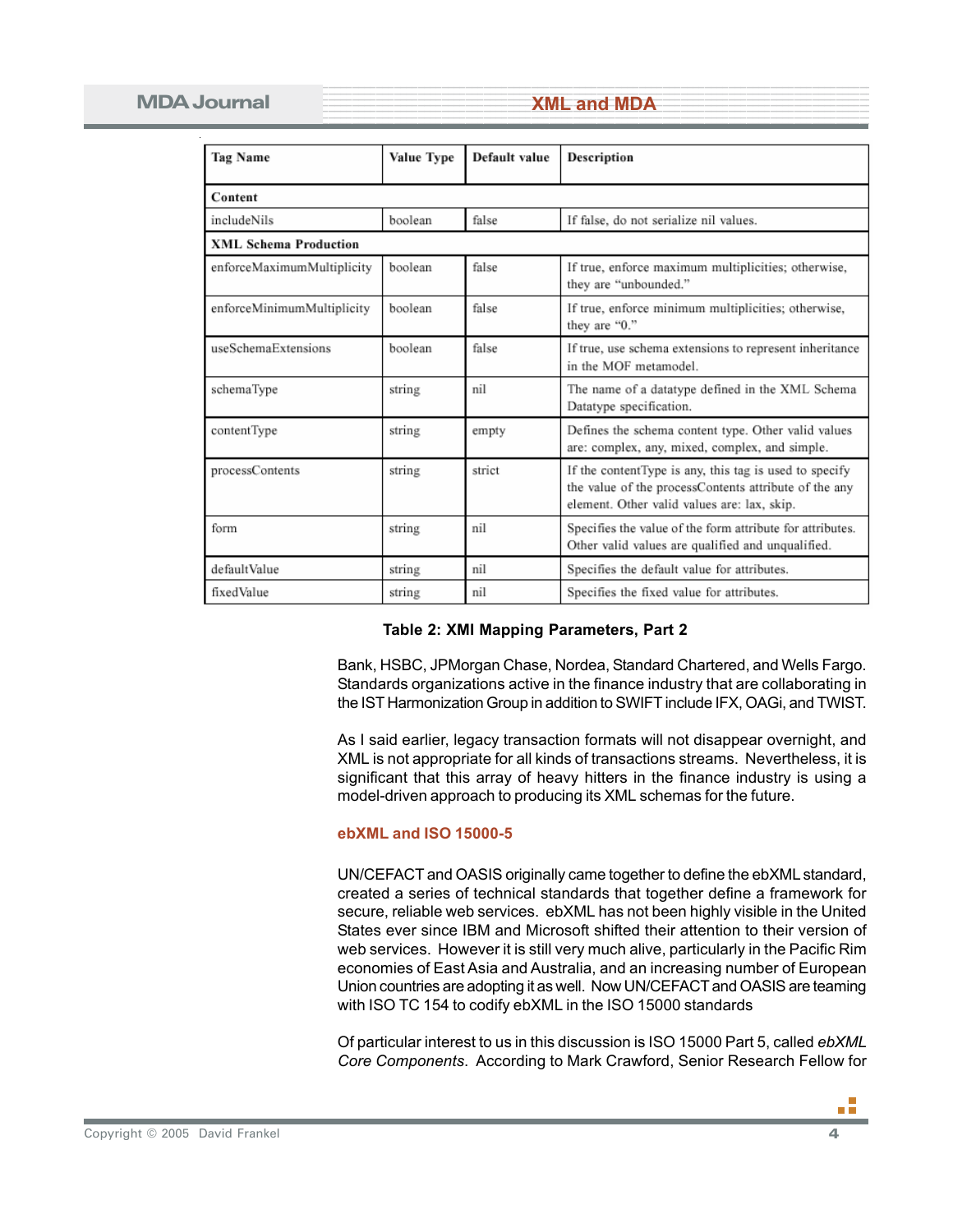the non-profit LMI Government Consulting company firm and Chair of UN/CEFACT's XML syntax group, this new effort uses the *UN/CEFACT Modelling Methodology* (UMM), which is a set of standardized UML profiles and techniques that apply the many features of UML in a consistent fashion. ISO 15000-5 leverages these UML profiles and ISO 111794 data naming and definition approaches to define standard data constructs that form the basis of data architectures and information exchanges. These 15000-5 constructs are defined as both syntax-neutral *core components* and syntax-specific *business information entities* (BIEs), which describe the content of e-commerce message payloads for various business domains.

The OASIS Universal Business Language Technical Committee and the UN/ CEFACT XML syntax group have developed complimentary naming and design rules (NDRs) that transform the ISO 15000-5 BIE constructs into standardized XML. The NDRs were developed by some of the best and brightest in the XML world.

The net effect of this effort is a series of UML models, data architectures, information structures, and XML schemas that are harmonized from beginning to end, and are applicable not only within single organizations, but across organizations.

### **ISO 20022, ISO 15000-5, and XMI Profiles**

ISO 20022, ISO 15000-5, and XMI all have defined UML-to-XML mapping rules.<sup>5</sup> Obviously it would be helpful if these rules converge to the greatest extent possible. The parameterized nature of the XMI mapping could hold the key to such convergence.

Accordingly, preliminary discussions have started to investigate whether choosing a specific set of values for the XMI mapping parameters would yield the ISO 20022 UML-to-XML mapping, and whether yet another set of values would yield the IS0 15000-5 mapping. We can call each set of values an *XMI profile*. The OMG made XMI 2.0 a parameterized mapping precisely so that industry could profile it to fit their requirements. If it is not possible to define XMI profiles that yield the two ISO mappings, then the OMG should looking into revising XMI so that it is flexible enough to achieve this objective.

This appears to me to be a possible path to convergence. We shouldn't expect every group to use the same exact mapping rules. But XMI might be able to serve as the master mapping template, with XMI profiles defining the specific mappings. If we can achieve that, then an engineer could readily configure an XMI mapping machine to be an ISO 20022 XML production machine or an ISO 15000-5 XML production machine.

**Microsoft's Approach**

Microsoft takes a totally different approach to XML usage. Its model-driven systems initiative, spearheaded by the Visual Tools Enterprise Tools Group that is populated by some fine talent that Microsoft recruited from the UML world,

<sup>2</sup> [ISO 20022]

<sup>3</sup> [IST HARMONIZATION]

<sup>4</sup> See [MDA JOURNAL DEC 2004] for more on ISO 11179

<sup>5</sup>As stated earlier, technically XMI is a MOFto-XML mapping, but MOF is a subset of UML, so we can consider it a kind of UMLto-XML mapping for purposes of this discussion.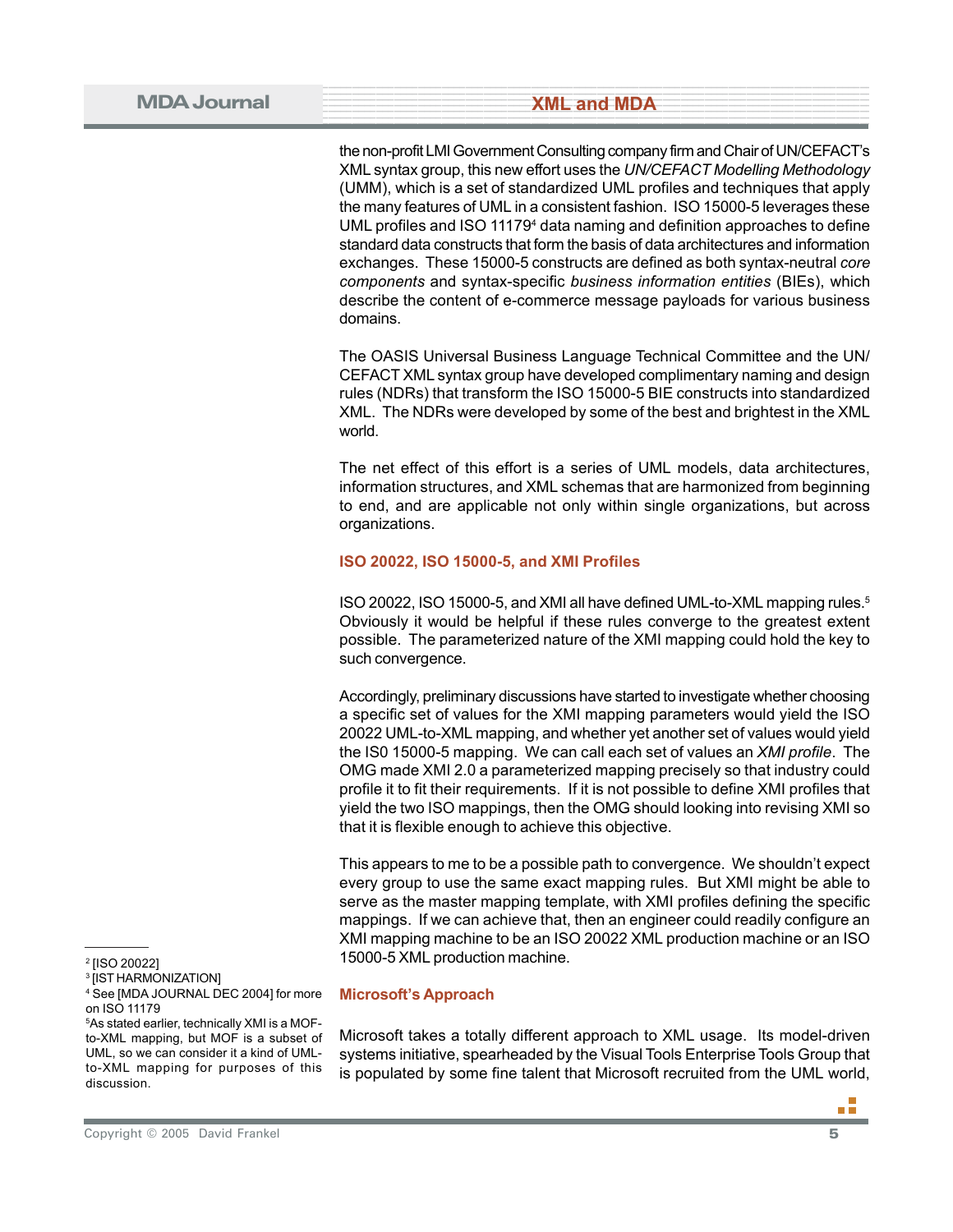believes that XML serialization formats should not be derived by mappings but, rather, should be designed directly by engineers.<sup>6</sup> For example, when you create a metamodel with Microsoft's new metamodeling framework, the XML format for serializing models that conform to the metamodel is hand crafted; it is not produced by applying mapping rules to the metamodel.

There has been some debate about Microsoft's approach on the pages of MDA Journal before (see the January and February 2003 issues). Rather than argue the merits of the automatic mapping versus hand crafting approach, I think it important to step back and look at what our goal with model driven systems is.

We are trying to raise the abstraction level and automate as much of software production as is pragmatically possible. As a corollary, we should prefer not to have to hand code from scratch new serialization code—be it Java or C# code for each new kind of model that we want to serialize. If we want to hand craft an XML format, that does not mean that we then have to hand craft a serializer for that format. How can we avoid that? Even with a hand crafted serialization format, there is a mapping from the metamodel (or model) to the serialization format. For example, if we define a metamodel for some specialized modeling language, and hand craft an XML serialization format for it, then we of necessity must define a mapping from the metamodel to the serialization format. Now, if this mapping can be encoded in a transformation modeling language that is more abstract than Java or C# code—such as the MOF Query, View Transformation (QVT) language that the OMG is working on—then we can construct model-driven serializers that either read the transformation models dynamically or use them to generate the Java or C# code for custom serializers.

#### **Conclusion**

The approach of generating XML schemas from more abstract models is taking hold in some important electronic commerce forums, particularly in the influential finance industry. The main streams of activity are:

- OMG's XMI 2.0, which is a UML (or MOF)-to-XML mapping
- ISO 20022's UML-XML mapping and the related IST Harmonization Group's application of 20022 in the finance industry
- ISO 15000-5's codification of ebXML Core Components and establishment of UML-XML mapping rules

XMI 2.0 is a parameterized mapping. I have defined an XMI profile as a set of values for the mapping parameters. Hopefully, the IS0 20022 and 15000-5 mappings can be expressed as XMI profiles. If not, the OMG should consider fixing XMI so that this is possible.

Microsoft has a markedly different approach, preferring to handcraft XML schemas. However, Microsoft is embracing model-driven approaches to software development. In many of its newer environments, a handcrafted XML schema will be logically derived from a model. By using models of the transformation between the model and the handcrafted XML schema, Microsoft could still follow  $\overline{\text{B}}$  its preferred approach while staying within an overall model-driven approach.